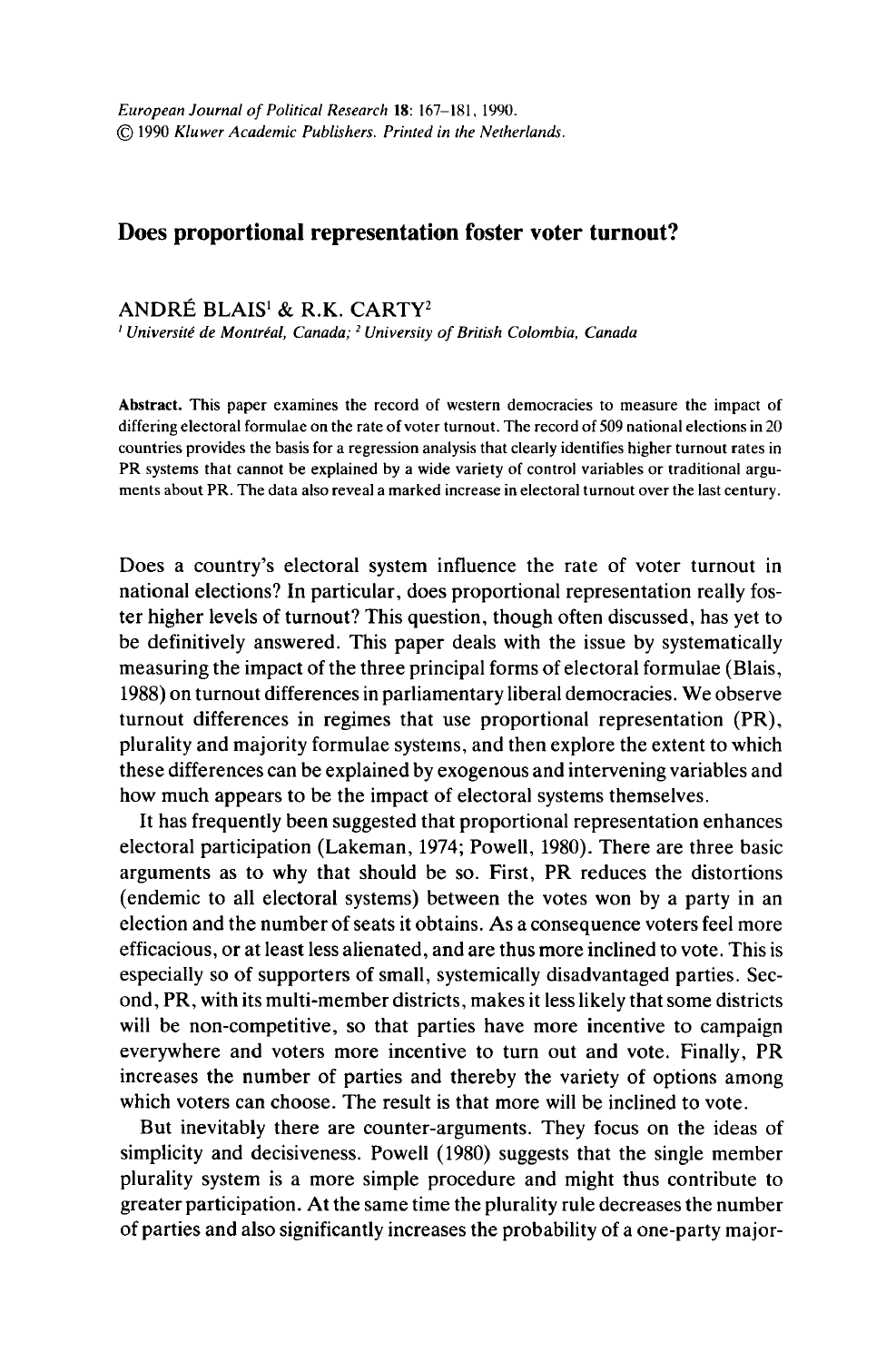ity government (Blais & Carty, 1987). Such systems are more transparent and satisfactory for ordinary voters since it is the electoral outcome itself, not some complex private bargain amongst politicians, that determines the composition of the government. Thus the greater decisiveness of plurality elections may well increase voter turnout (Downs, 1957; Jackman, 1987).

As for the third major formula, the majority rule, a case might be made that it has advantages over both PR and the plurality system. Compared to PR it produces more decisive electoral outcomes as party coalitions (especially in the case of two ballot systems) are formed before rather than after the final ballot, so that it is the election which typically determines who will form the government. Compared to plurality systems the majority rule is not so obviously biased against minor parties, thereby providing a wider variety of **op**tions to the voter and hence encouraging higher turnout.

Only careful empirical analysis will enable us to choose which of these interpretations is correct, and how much (if any) difference the electoral system actually makes. Recent studies have begun this. Jackman (1987, 419, 415) has shown that 'cross-national variations in turnout are primarily driven by differing institutional arrangements' and, among those he considered, 'the effects of nationally competitive districts and mandatory voting laws appear *to*  be the strongest'. Powell (1980), on whose work Jackman built, also indicated that low American voter turnout can be mainly accounted for by registration laws and other institutional and party system factors (see also Powell, 1982; Wolfinger et al. 1985).

These studies clearly establish that institutions have an impact on voter turnout. They are, however, unsatisfactory on at least three distinct grounds. They do not distinguish between the role of formal institutions (like the electoral system) *per* **se** and that of intervening variables which depend to a considerable degree on those very institutions. For instance, Jackman (1987) finds that electoral disproportionality and multipartyism both influence turnout. Yet those two variables are not really institutions; they are, in part, consequences of electoral systems which themselves have an effect on turnout. Secondly, these studies do not allow us to estimate in a straightforward fashion the precise impact of electoral system variables. Both Jackman (1987) and Powell (1982; 1986) employ a variable called 'nationally competitive districts' to identify the electoral system and score systems from one to four depending on the formula and the number of members elected in the constituency. The problem is that this confounds the effects of electoral formulae with those of district magnitude, two quite distinct features of any electoral regime. Finally, their data base is quite limited. They use national turnout averages for only those general elections held during the 1960s and 1970s.

This paper deals with all these shortcomings to test the arguments about the relationship between electoral systems and turnout rates. It focuses specifical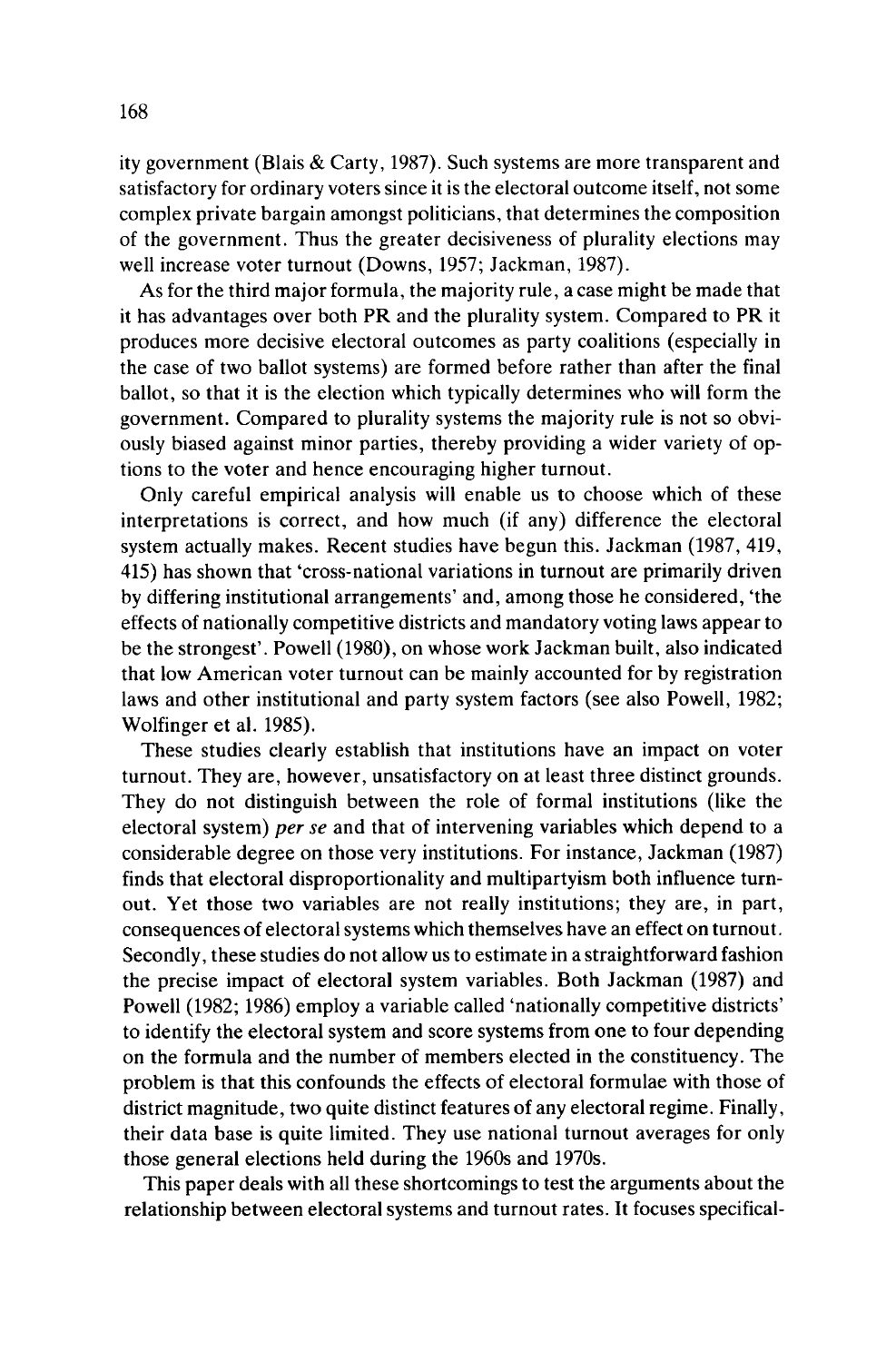ly on the three basic electoral formulae (Blais, 1988; 105-5) to measure, as precisely as possible, their impact on electoral turnout after taking the relevant exogenous and intervening variables into account. We do this by looking at the record of all nationally competitive democratic elections in western industrialized countries.

Our data base includes 509 elections - large enough for careful statistical analysis - and because it includes all the cases we can be confident about the generality of the findings. The data source is Mackie and Rose's *International Almanac* of *Electoral History* (1982) as updated by the *European Journal* of *Political Research* to 1985. Of the 24 countries reported there we exclude Greece, Portugal and Spain because of their interrupted electoral history, and the United States which does not have a parliamentary system.' In all cases the elections recorded are those to the lower house.

The starting point in each of the twenty countries covered is the first election in which the great majority of seats in the national parliament were contested, and most candidates fought on cross-local party labels. This gives us a set of elections that cover almost a century and a half, the earliest being Belgium in 1847. As all are western industrialized states the universe is relatively homogeneous. The population does, however, contain sufficient variation among both dependent and independent variables to permit a comparative assessment of the impact of electoral formulae on voter turnout. About half of the elections in the data base were held in a PR system and another quarter each under the plurality and majority rules.

### **The Analytic Framework**

The analysis starts with some simple descriptive findings about the general pattern of electoral participation over time, across countries and under distinct electoral systems. In order to sort out the specific impact of electoral systems we then present the results of a regression analysis which includes three types of control variables. Finally we repeat the regression including a series of intervening variables to determine to what extent they can explain the differences observed among electoral systems.

The dependent variable is voter turnout, measured as the total votes cast divided by the size of the electorate. In 66 of our cases the data available report valid rather than total votes. When subjected to a multivariate analysis a dummy variable that identified these cases proved to be non-significant so we have treated the proportion of valid votes as equivalent to turnout in those instances. We do not use national averages; each election is treated as a separate case.

The independent variable is the electoral formula. It has three categories: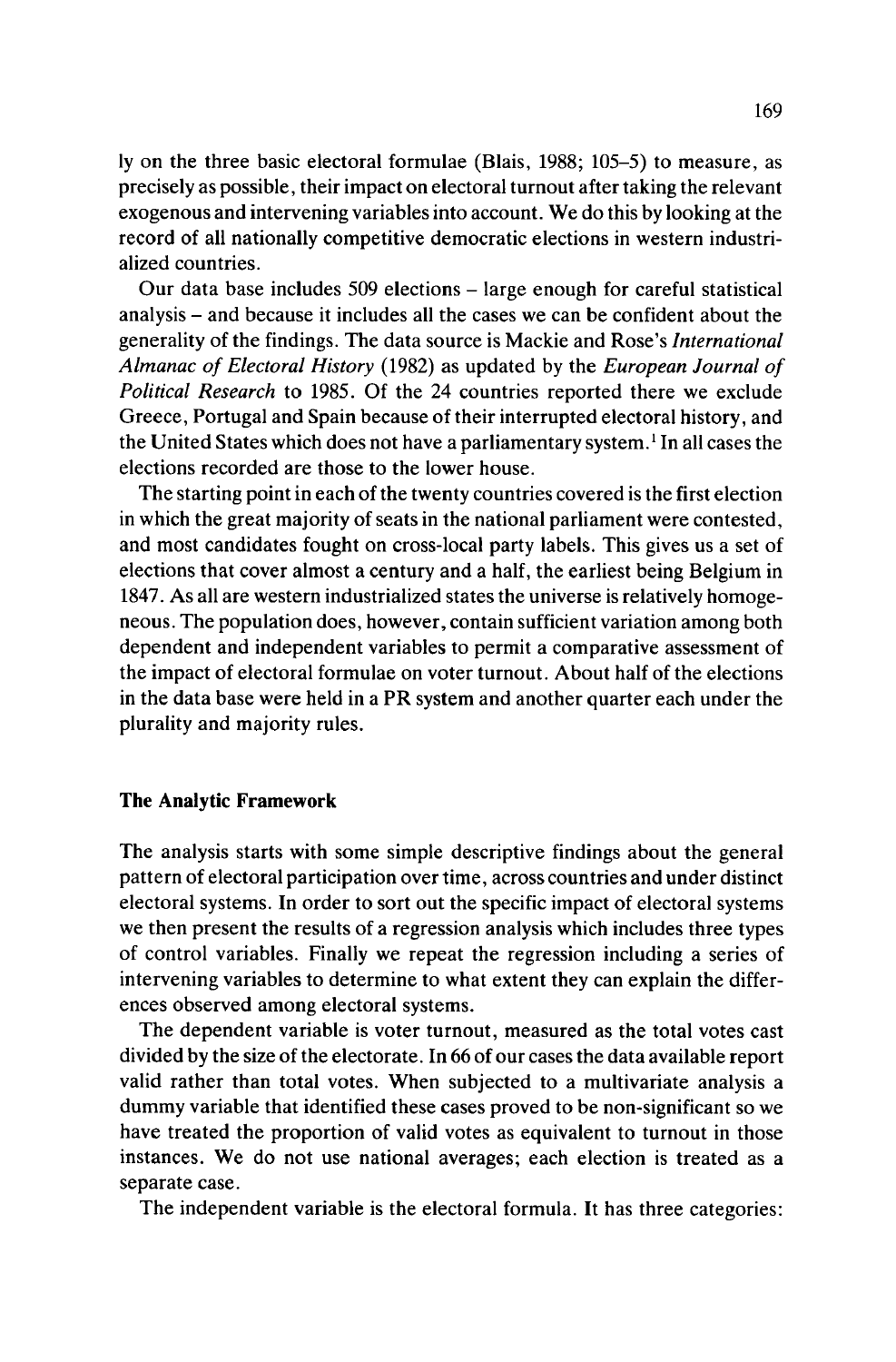plurality, majority and proportional. In several countries mixed systems, in which different formulae are used in different sets of constituencies, have been used at various times and those elections have been excluded from this analysis.' We do, however, include the post-1945 West German mixed system which uses both plurality and PR rules but operates, in the aggregate, as a pure PR system.

## *Control variables*

Three sets of control variables are included in the regression analysis. We first consider another element of the electoral system which has been shown to interact with the formula; then a number of institutional and socio-economic variables which the literature suggests facilitates or hinders participation; and finally we are concerned with potential time and/or country specific effects.

Electoral systems are made up of three basic dimensions: the ballot form, the constituency structure, and the formula (Rae, 1967; Blais, 1988). While this paper is concerned primarily with the impact of electoral formulae it is likely that its impact depends upon the *constituency structure,* for both Rae (1967) and Taagepera (1986) have demonstrated that the vote-seat relationship under PR varies according to district magnitude. The constituency structure variable distinguishes between single and multi-member districts. While it would have been preferable to treat the variable as a numerical one and use the effective average district magnitude (Taagepera, 1984; 1986). detailed district magnitude data is not available for the whole period covered by our study and so we have had to resort to this cruder indicator. There is, of course, a strong correlation between the electoral formula and the constituency structure. **All**  PR elections are held in multi-member districts, and the great bulk of plurality and majority elections use single-member constituencies. But our study also includes 21 multi-member district plurality elections (all in Japan), as well as 37 multi-member district majority elections - Belgium 1847-1898 and Switzerland 1896-1917. Given that the former are confined to a single country we distinguish by district magnitude only in the majority rule cases.

Voter turnout is undoubtedly influenced by other instititional variables. Jackman (1987) identifies two of these: *compulsory voting* and *unicameralism.*  One would naturally expect compulsory voting laws to increase turnout and Jackman's study indicates that, everything else being equal, turnout is thirteen percentage points higher with compulsory voting, which is by far the largest of his 'institutional' effects. Powell (1982) reports a similar effect. In our analysis, like Jackman, we represent compulsory voting by a dummy variable which equals one where such laws exist. The argument about the impact of uni-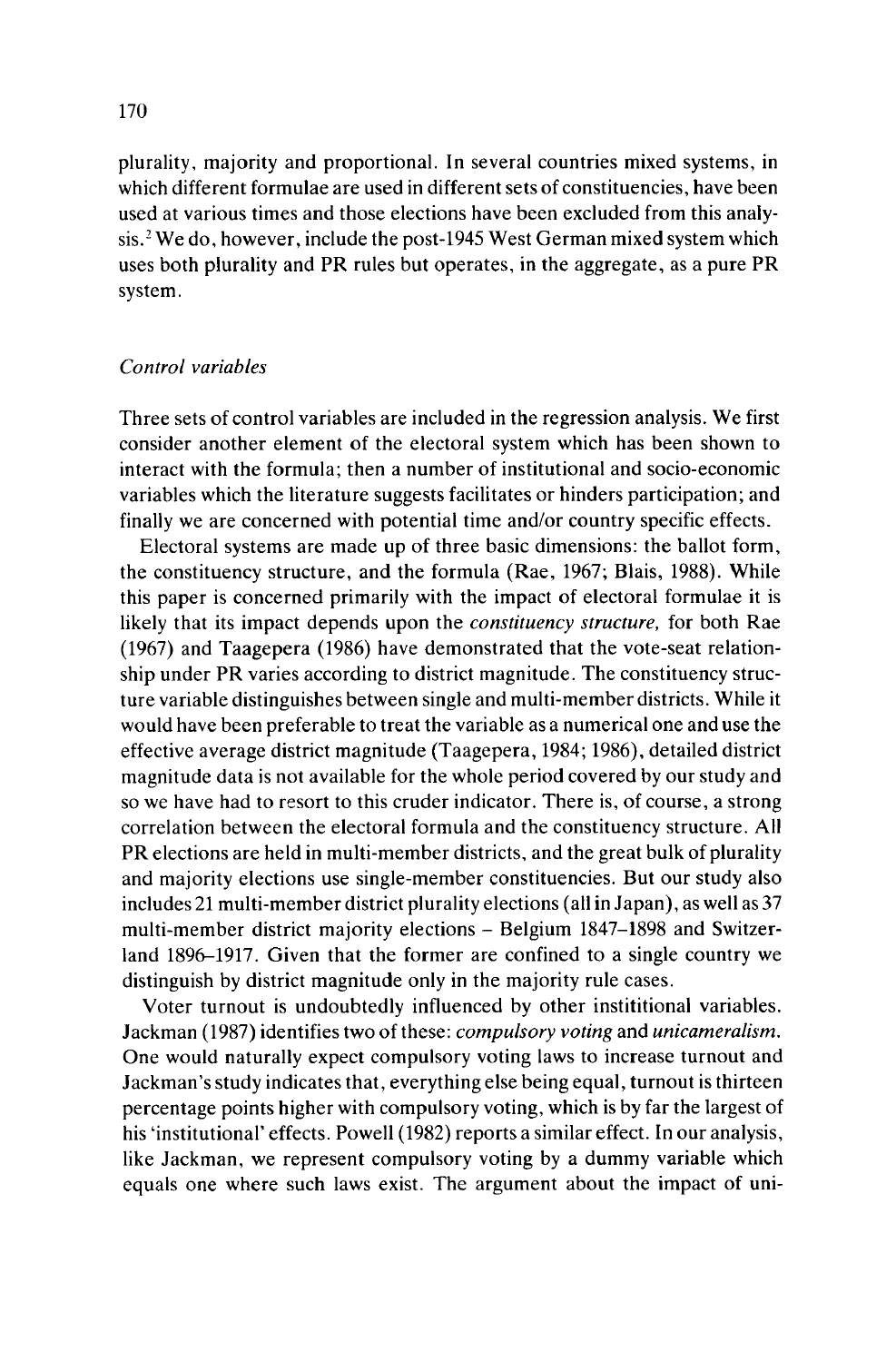cameralism is more problematic. Jackman suggests it ought to enhance turnout because governmental decision-making in unicameral systems should be more decisive since two chambers do not need to agree. In that case elections can themselves be more decisive, hence the expectation of higher turnouts. Utilizing Lijphart's **(1984)** classification, Jackman **(1987,414)** uses a five point scoring system to rate the degree of effective bicameralism and finds that unicameralism had the 'smallest net effect' of any of his variables. We cannot use such a complex scoring system over the long period covered by our data and so merely distinguish between unicameral and bicameral countries (see Matias and Grange, **1987).** 

In this study we include four additional variables that may govern turnout rates.3 First is the existence of *universal male suffrage.* To the extent that turnout is strongly and positively related to the level of education (Wolfinger and Rosenstone, **1980),** we might expect the adoption of universal male suffrage **to** have depressed electoral participation by decreasing the proportion of highly educated in the electorate. The variable is a dummy, with a score of one corresponding to an election held under universal male suffrage.

The second, and closely related, institutional factor is *female suffrage.*  Lower levels of political participation by women have been documented in many studies (Lipset, **1983;** Verba et al., **1978;** Wolfinger and Rosenstone, **1980),** so that the incorporation of this less politically active group may have contributed to a decline in turnout. We have constructed three different measures in order to explore this possible effect. The first is a simple dummy variable distinguishing those elections in which women had a right to vote from those in which they were not enfranchised. There is some indication that the gender-based participation gap may be narrowing (see Black and McGlen, **1979;** Uhlaner, **1984;** but also Kay et al. **1987),** which suggests that female suffrage could have depressed turnout at a diminishing rate. We thus constructed two other indicators which focused on only the first five elections after the introduction of female suffrage. In one the dummy variable was given a score of one only for those initial elections; in the other the score was five for the first election in the set decreasing to one for the fifth, with zero for all successive elections.

The third of the institutional variables is *federalism.* Federal institutions might decrease participation for two reasons. In such systems the national legislative assembly has less power than do those in unitary systems since authority is divided and shared with provincial or state legislative assemblies. National elections in a federal country are therefore less decisive for the very same reason that they may be less decisive in a bicameral system and we expect turnout to be generally lower in less decisive contexts. The other reason turnout may be lower in a federal system is that such countries typically have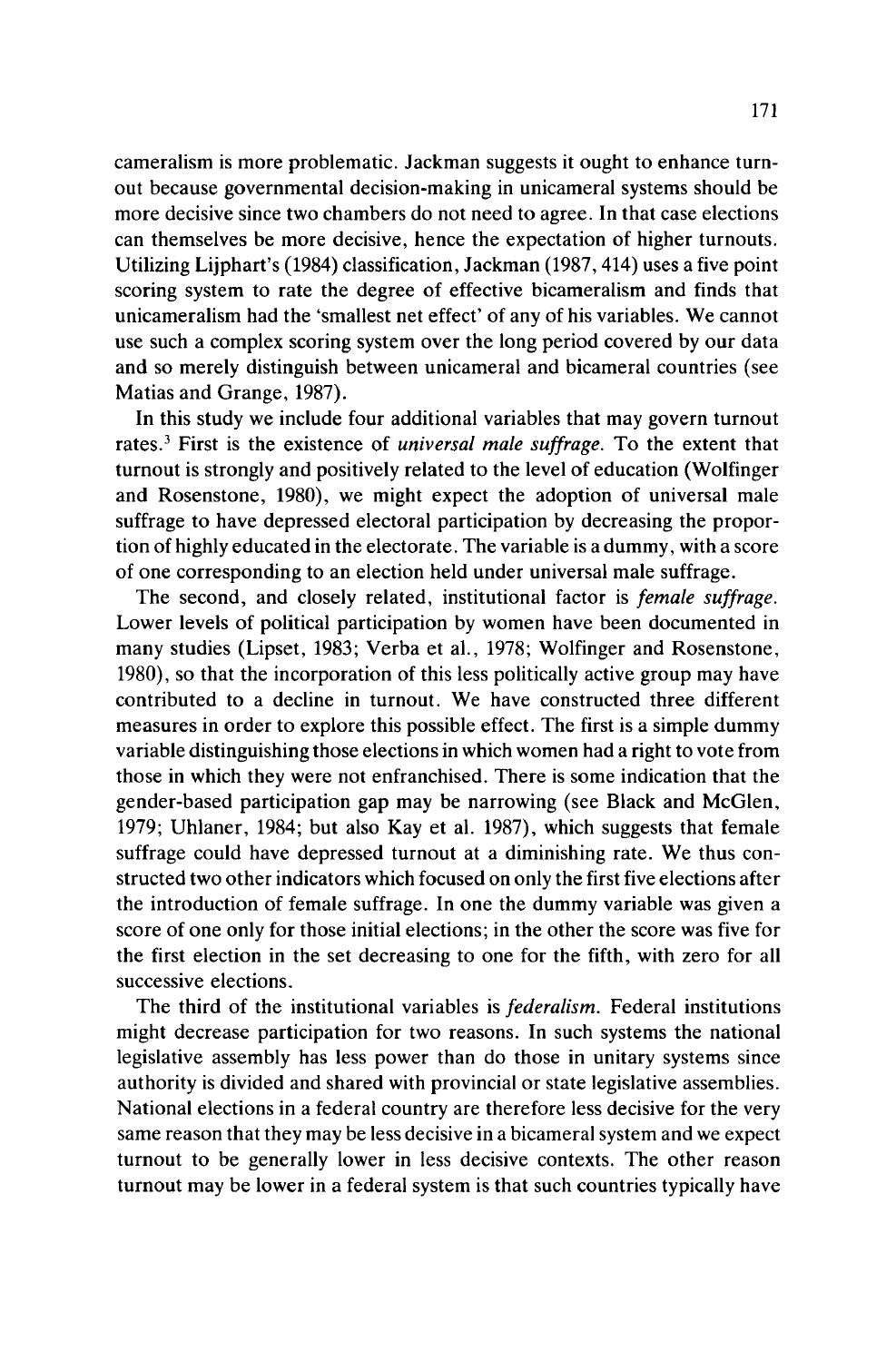more elections and more frequent elections may depress turnout (Crewe, 1981). We represent the presence or absence of federal institutions by a dummy variable.

The last institutional factor, again represented by a dummy variable, is the existence of direct presidential elections. Jackman (1987: **414)** thinks 'presidentialism' as a governing form (which he recognizes only in France and the **USA)** is not likely to influence turnout, but as direct presidential elections (which occur in six of our countries) do increase the frequency of voting opportunities they may reduce the likelihood of a voter using the opportunity in any particular instance.

Turnout could also be affected by socio-economic factors as implied in the two considerations about suffrage impacts. However Jackman (1987) did not include any in his analysis, and Powell (1986) found that age structure was not statistically significant. Thus available evidence gives little indication that socio-economic variables substantially alter aggregate turnout: we have no data for these variables. We will consider whether electoral participation tends to decrease as the size of the legislative assembly increases. The size of the assembly is used as a proxy for the size of the population, a strong link between the two having being noted by Taagepera (1972). We would hypothesize that the smaller the country the greater the sense of community and so the greater the participation (see Dahl and Tufte, 1973; Verba et al., 1978).

Though we are able to consider all elections, our approach has the potential drawback of using elections over a relatively long period of time. It is therefore important to control for *period effects* which could not have been discovered in Jackman's data. This is done through the construction of a set of dummy variables. Initially we focus on longer periods and distinguish between pre-World War I, interwar and post-World War I1 elections. Then we move on to explore the possibility of shorter (decennial) period effects.

Much the same approach is used to look for country effects. We first resort to groupings of countries that have been used in previous research: European, Scandinavian and English-speaking countries (Rose, 1983; 1984; Rose and Mackie, 1980; Powell, 1982; Blais and Carty, 1987). We then test for the existence of any country-specific forces. In doing so we hope to control for those social, economic or cultural factors that are common to a group of countries or specific to any one of them.

#### Intervening variables

After the basic regression analysis we will then include four intervening variables through which electoral formulae (or for that matter other institutions) may affect turnout. The first is competitiveness. **As** Crewe (1981, 256)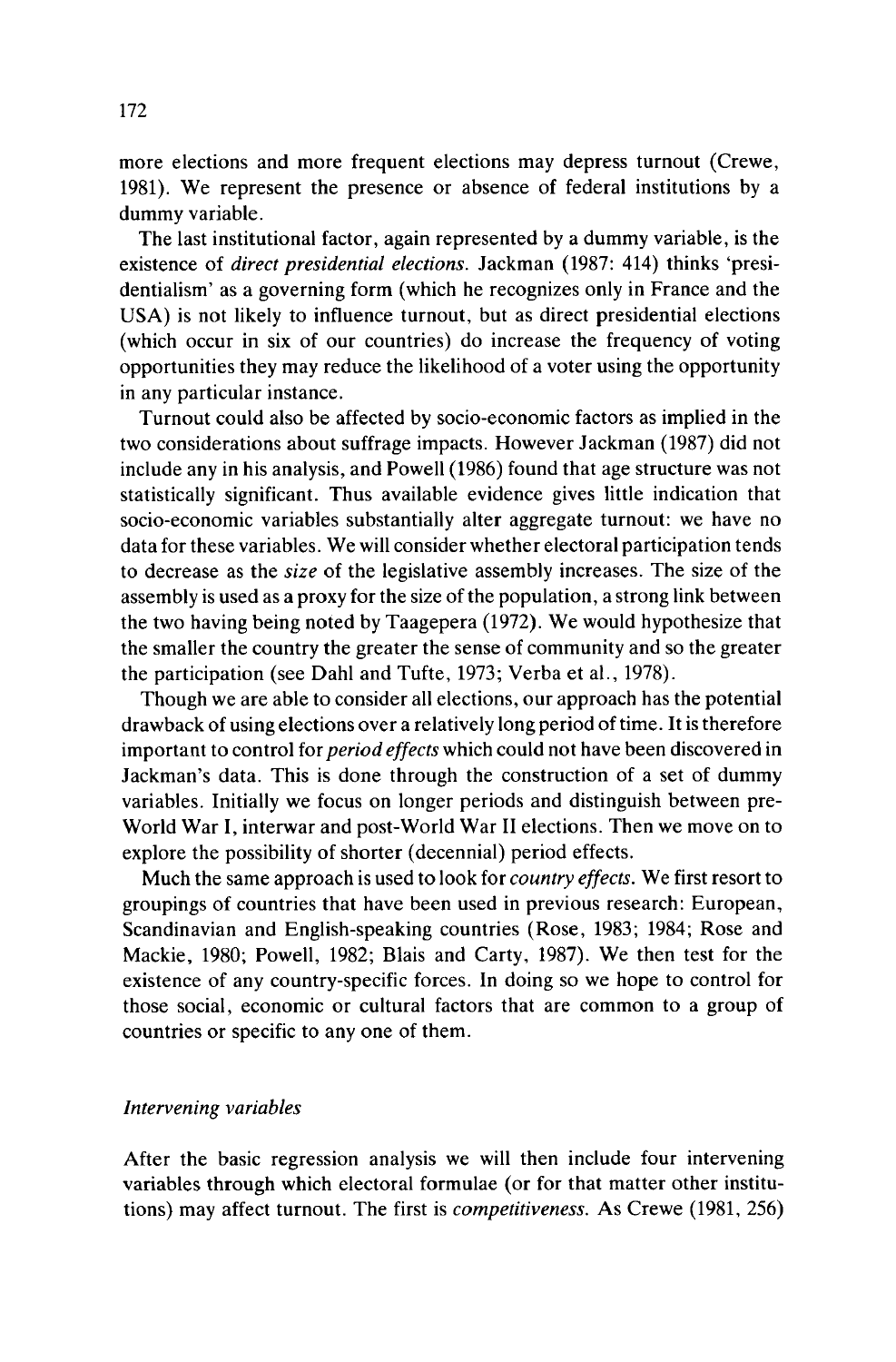notes, 'other things being equal, one would expect turnout to be high when the chances of the opposition's supplanting the government seem strong, to be low when the chances seem slim'. As yet there is not much empirical support for that propostition as Powell (1982) found competitiveness to have no significant impact. Our measures of competitiveness are the differences, in seats and votes, between the largest party and its closest challenger.

The second intervening variable is *electoral disproportionality.* **As** Rae (1967) has shown, all electoral systems produce a bias in favour of larger parties, giving them a seat share larger than their vote share; but that disproportionality varies across systems. Greater electoral disproportionality should lower voter turnout as it lowers the benefits for supporters of minor parties which are strongly underrepresented in the legislature. And indeed Jackman (1987) found that disproportionality was negatively related to turnout in the 1960s and 1970s. We employ two measures of disproportionality: the first is the deviation index developed by Loosemore and Hanby (1971) which apprears to be the best aggregate measure (see Taagepera and Shugart, 1989); the second, the difference between votes and seats obtained by third parties. As the above discussion suggests, it may well be that it is only any systemic bias against third parties, rather than overall disproportionality, that hampers participation.

The third intervening variable is the *number of parties*. Though many would expect it to be important, there are clearly contradictory predictions in the literature. On the one hand, the greater the number of parties, the richer the choice offered the electorate and thus the higher the turnout ought to be (see for instance Mueller and Murrell, 1986: 139). On the other hand, multipartyism tends to produce coalition governments, the composition of which depends on many factors besides the electoral outcome itself. Multiparty systems should therefore have less decisive elections which we posit will depress turnout. There is some recent support for this latter argument in Jackman's data which show that participation decreases by three percentage points for each new effective party in the legislature. To explore this variable we try four separate measures of the number of parties using the actual number, and the effective number, of parties both running in the election and winning seats in the legislature. Effective numbers are computed with the Laasko and Taagepera (1979) formula which gives greater weight to the largest parties. $4$ 

The last intervening variable is the presence of *one-party majority government,* or more accurately a one-party majority in the legislature. Elections that produce one-party majority governments are inherently more decisive and should therefore foster participation. Jackman, who refers to this possibility, does not test for it as he only takes into account the number of parties, which of course affects the probability of a majority government. With our data base it is possible to determine whether elections in which the largest party obtained a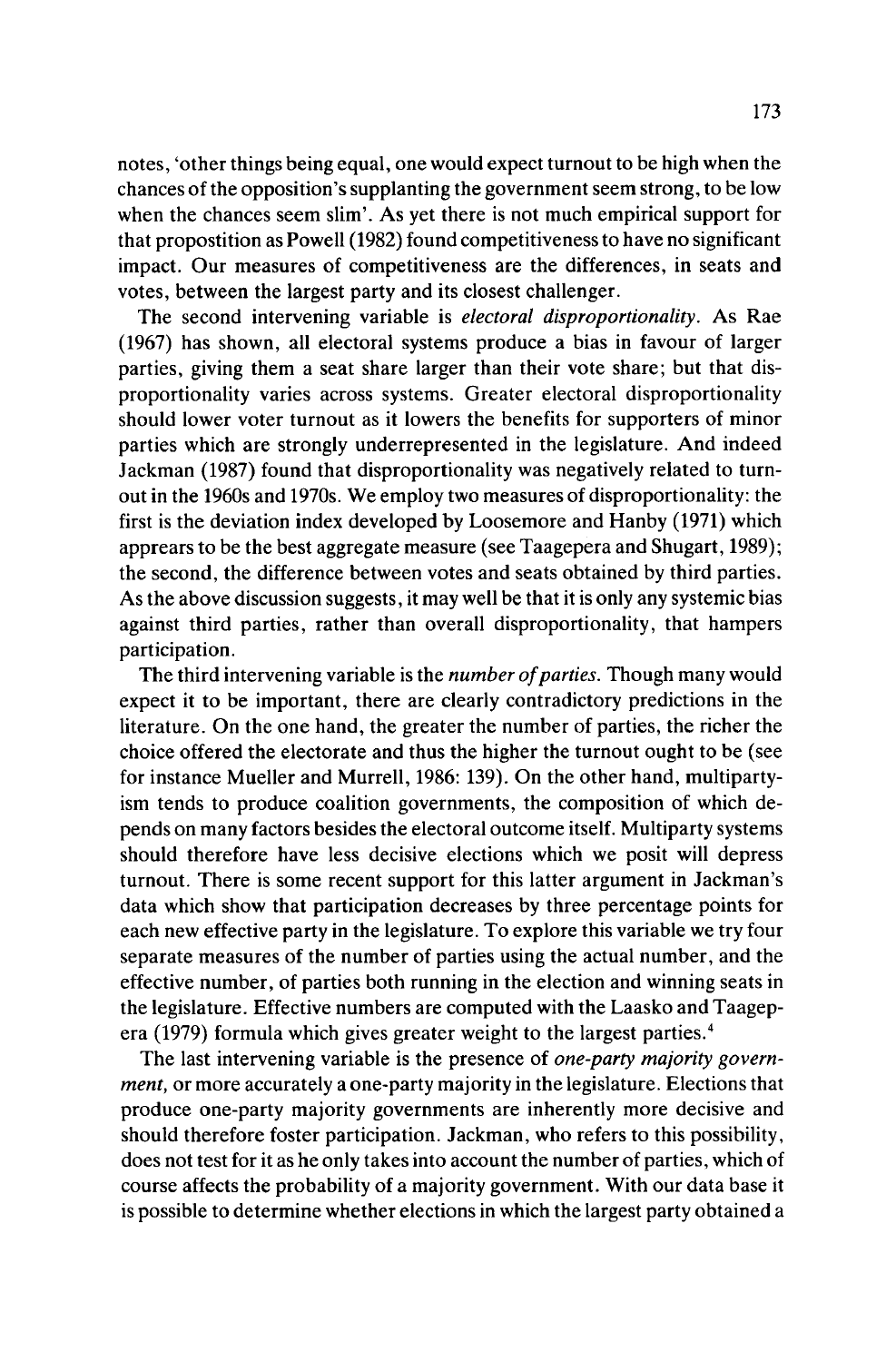majority of the seats tend to be characterized by a higher turnout. We use a dummy variable with a score of one indicating an election in which a party obtained a majority of seats.

This framework and data set gives us a powerful array of variables and measure. There are ten separate control variables (several with more than one measure) that will allow us to sort out the specific impact of electoral systems on voter turnout. Having done that we then have a further four intervening variables that may help us explain the differences that exist. We start with a basic description of the record of voter turnout in our 509 elections.

### **The Findings**

The average turnout across all the elections in our data set is **78%.** And turnout has been increasing over time: it averaged around 70% in elections before World War I but in the contemporary period it is typically nearly 84% which represents a twenty per cent growth (Table 1). The standard deviations indicate that variations around those averages have also diminished substantially. In addition, there are considerable differences across countries. The highest mean turnout is found in Luxembourg, the lowest in Switzerland (Table *2).5* Institutions rather than time may be the more important, since variations over time within a country tend to be smaller than those across countries within a given time period.

It is of course the link between the electoral system and voter participation that is the main concern of this paper. Table **3** reports the basic pattern: turnout tends to be higher under PR than under either plurality of majority rule elections: the gap is in the order of ten percentage points. There are, however, marked differences within the majority category with multi-member districts producing the lowest turnout levels of any of the systems. Here is *prima facie* evidence that electoral formulae do make a difference for turnout.

Regression analysis tells us if these effects reflect real differences or if they disappear when we control for our exogenous control variables. Table 4 reports the basic equation. It reveals that, everything else being equal, turnout is seven percentage points lower in a plurality system, and five percentage

| Period      | Mean | St. dev | Number |
|-------------|------|---------|--------|
| $\sim$ 1919 | 69.6 | 15.4    | 150    |
| 1920-1944   | 78.7 | 11.8    | 113    |
| $1945 - >$  | 83.7 | 9.3     | 246    |

*Table 1.* Turnout **by** period.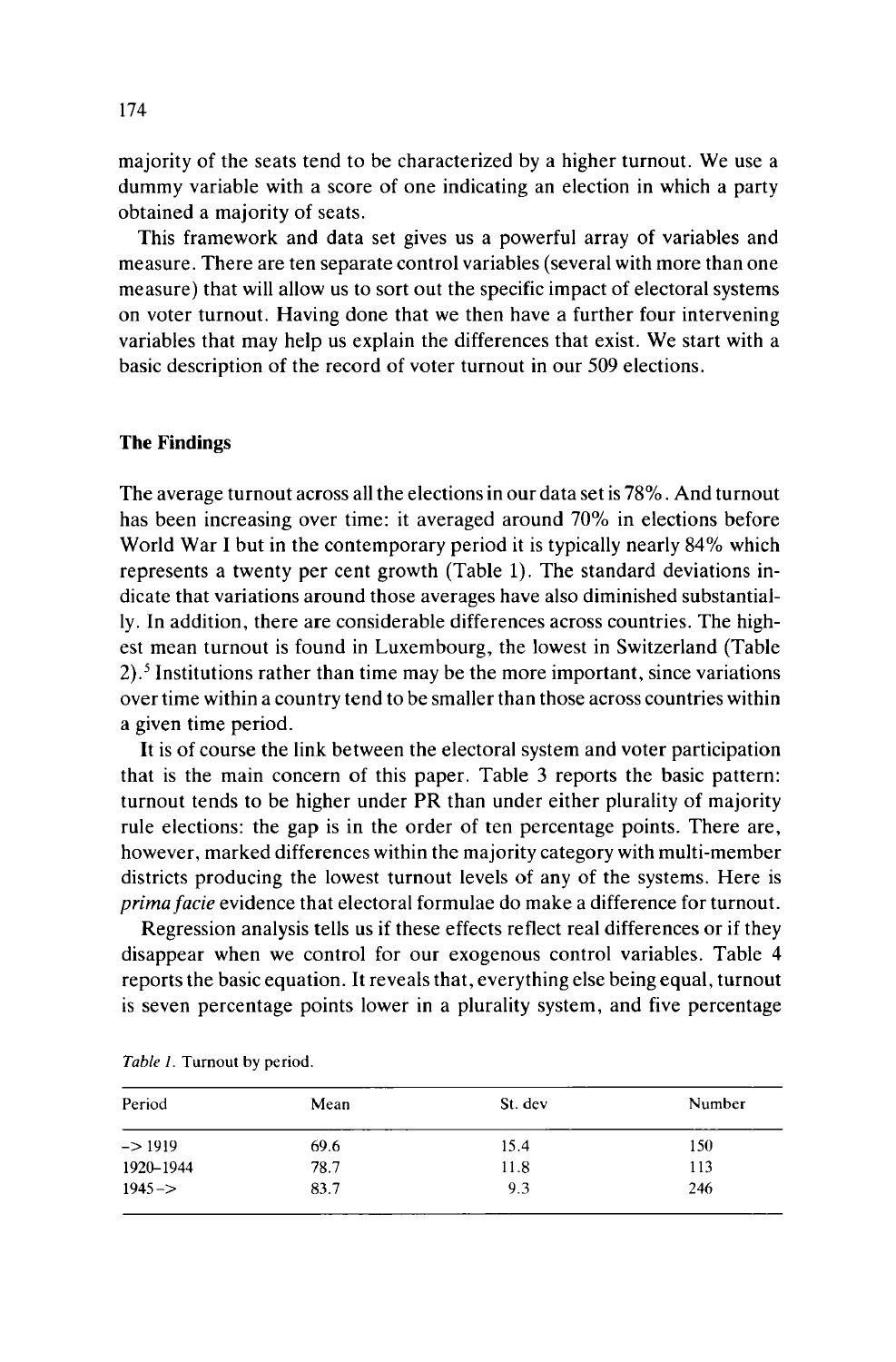| Country        | Mean | St. dev | Number |
|----------------|------|---------|--------|
| Australia      | 83.6 | 16.8    | 34     |
| Austria        | 92.6 | 3.7     | 17     |
| Belgium        | 84.9 | 11.0    | 58     |
| Canada         | 78.4 | 9.9     | 30     |
| Denmark        | 80.6 | 8.1     | 33     |
| Finland        | 68.6 | 9.7     | 29     |
| France         | 78.8 | 4.5     | 15     |
| Germany        | 77.9 | 10.7    | 32     |
| Iceland        | 90.4 | 0.9     | 8      |
| Ireland        | 73.7 | 4.4     | 21     |
| Israel         | 80.9 | 3.4     | 11     |
| Italy          | 77.8 | 16.6    | 18     |
| Japan          | 73.5 | 3.7     | 21     |
| Luxembourg     | 94.6 | 4.9     | 16     |
| Netherlands    | 84.7 | 11.1    | 26     |
| New Zealand    | 85.2 | 10.7    | 31     |
| Norway         | 73.9 | 10.2    | 22     |
| Sweden         | 67.6 | 17.8    | 34     |
| Switzerland    | 62.5 | 12.1    | 26     |
| United Kingdom | 70.7 | 9.8     | 27     |

*Table 2.* Turnout by country.

points lower in a majority system, compared with PR. The zero order differences we observed in Table 3 are hardly reduced by taking all the control variables into account, strong support for the argument that PR does foster turnout.

The results also provide striking evidence that a number of the control variables do not have an impact on turnout levels. There is no support for the hypotheses that participation increases with unicameralism, is limited in federal systems, or is reduced by the existence of direct presidential elections. District magnitude (within majority systems) does not seem to make marked

| Electoral system            | Mean | St. dev | Number |
|-----------------------------|------|---------|--------|
| Plurality                   | 73.6 | 15.0    | 129    |
| Proportional representation | 82.1 | 11.5    | 269    |
| Majority                    |      |         |        |
| single-member               | 77.6 | 13.8    | 74     |
| multi-member                | 70.7 | 13.8    | 37     |

*Table* 3. Turnout by electoral system.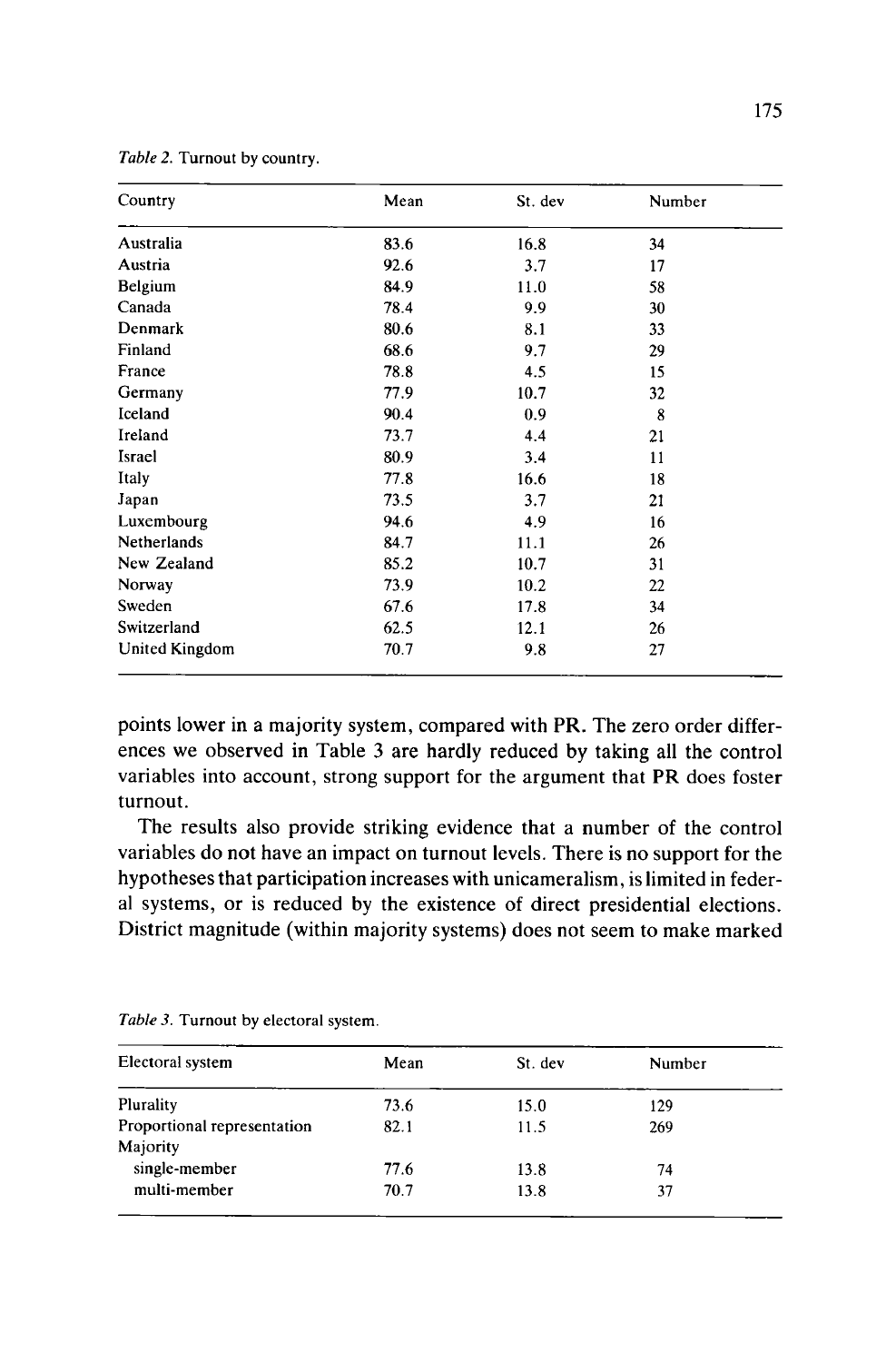difference, and the adoption of universal manhood suffrage does not appear to have had any depressing effect on turnout.

Yet, some other variables do emerge as quite important. The most crucial of all, not surprisingly, is compulsory voting which increases turnout by twelve percentage points. This figure is virtually identical to that obtained by Jackman (1987), particularly noteworthy given that our findings differ from his in a number of other respects. The two other significant control variables are system size and female suffrage. The data confirm that electoral participation tends to be somewhat higher in smaller polities, the regression indicating that we should expect, everything else being equal, electoral turnout to be seven points higher in Luxembourg (our smallest country) in the 1980s than in Britain (the country with the largest legislature).<sup>6</sup> Our regression suggests that turnout is six percentage points lower under female suffrage, a considerable difference and one rather greater than expected.' We do not have an explanation for it.

There are also some substantial country specific effects. The most striking case is Switzerland where electoral participation is extremely low. Several explanations exist, the most basic being the apparently deliberate demobilization of the national electorate by the parties themselves (Przeworski, 1975; Powell, 1982; Jackson, 1987). Two of the Scandinavian democracies have lower than expected turnouts but New Zealand has noticeably high turnouts even though it was the first nation to extend the franchise to women and has never used **PR!** Finally we note some strong period effects, participation being substantially higher in the more recent periods, the ones with the widest

| Variables                       | Coefficients  |
|---------------------------------|---------------|
| Compulsory voting               | $+11.8(10.0)$ |
| Size of legislature (logarithm) | $-2.8(4.2)$   |
| Female suffrage                 | $-6.4(4.5)$   |
| Switzerland                     | $-19.3(9.6)$  |
| Sweden                          | $-9.3(5.6)$   |
| New Zealand                     | $+11.9(5.8)$  |
| Norway                          | $-5.3(2.6)$   |
| 1919–1944 period                | $+$ 9.9 (6.9) |
| $1945 -$ period                 | $+15.6(10.5)$ |
| Plurality                       | $-7.4(6.2)$   |
| Majority                        | $-4.6(3.6)$   |
| Majority (multi-member)         | $+$ 1.3 (0.6) |
| Constant                        | $+89.9(24.5)$ |
|                                 | $R^2 = 0.56$  |
|                                 | $N = 509$     |

**Table 4. The determinants of turnout.**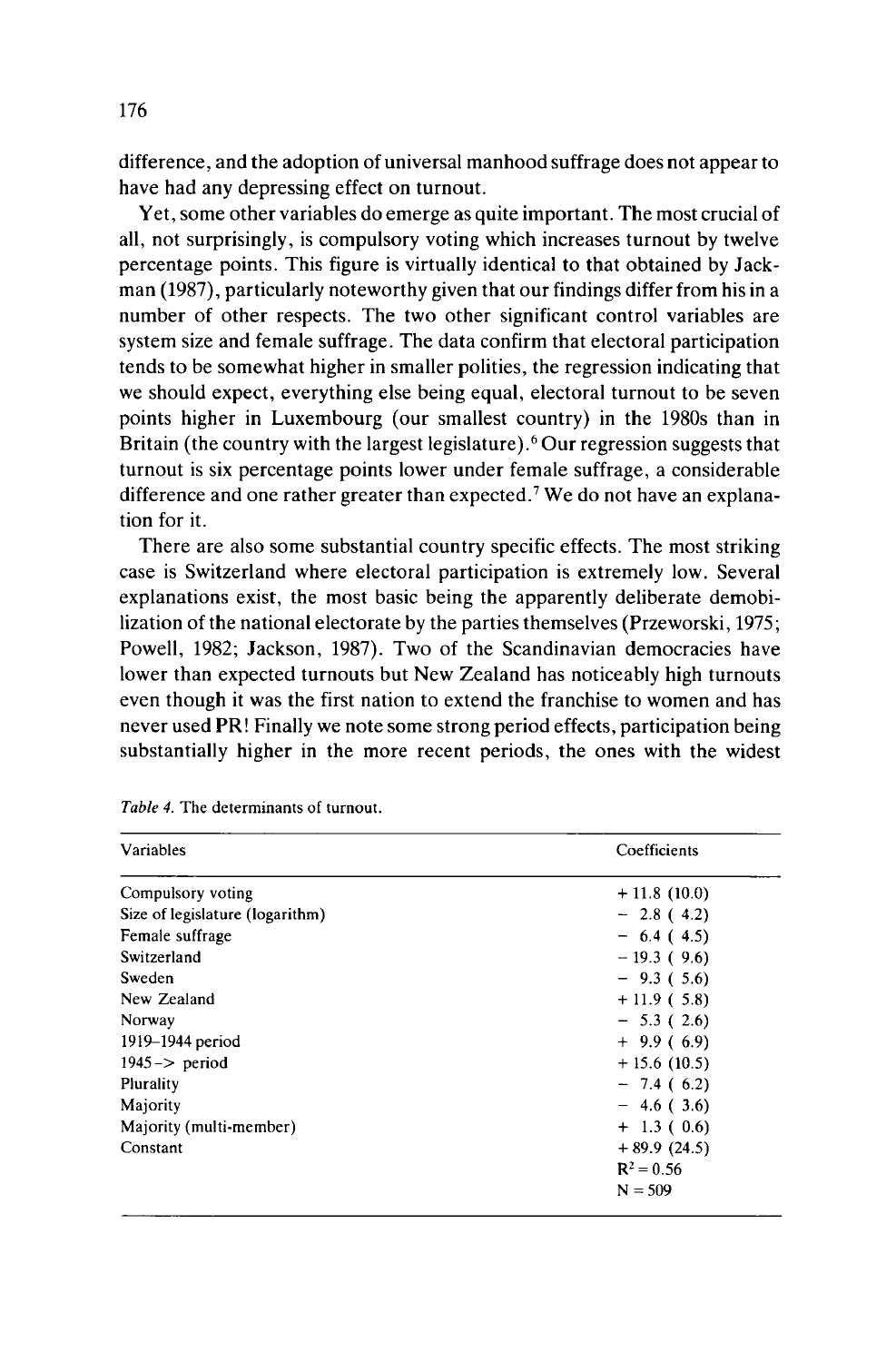franchise. This may indicate that as electoral democracy has become more legitimate there has been increased acceptance of a norm that all citizens should vote.

Having established that PR electoral systems have higher turnout, we need to ask why that is so. As we saw above, three reasons are usually offered: PR expands the number of parties, increases competitiveness, and reduces distortions. If those arguments are sound, PR's positive impact on turnout should vanish when we include these intervening variables in a regression. It turns out, however, that most of the intervening variables do not have the effect predicted by proponents of PR (Table 5).

Most importantly, the extent of disproportionality does not appear to have any significant impact. These findings are at odds with Jackman's and at first glance one might attribute the difference to our use of a different measure: we employ the deviation index; he uses the vote-seat share deviations of the two largest parties. In fact the explanation lies in the time period covered by the data sets. We ran the same regression as that reported in Table 5 but restricting the analysis to elections held after World War 11. In that regression (not shown here), disproportionality (and also bicameralism, the other variable for which our results are inconsistent with Jackman's) was statistically significant. But disproportionality is not significant when we consider the whole population of elections. We conclude from this that Jackman's time-bound finding is not

| Variables                                 | Coefficients   |
|-------------------------------------------|----------------|
| Compulsory voting                         | $+$ 11.2 (9.7) |
| Size of legislature (logarithm)           | $-2.4(3.6)$    |
| Female suffrage                           | $-6.0(4.3)$    |
| Switzerland                               | $-16.9(20.1)$  |
| Sweden                                    | $-9.4(5.8)$    |
| New Zealand                               | $+$ 11.5 (5.7) |
| Norway                                    | $-5.2(2.6)$    |
| 1919-1944 period                          | $+$ 9.8 (6.9)  |
| $1945 -$ period                           | 15.1(10.2)     |
| <b>Plurality</b>                          | $-11.2(8.0)$   |
| Majority                                  | $-5.7(4.5)$    |
| Majority (multi-member)                   | $-3.0(1.4)$    |
| Effective number of parties (legislative) | $-$ 0.8 (4.7)  |
| Effective number of parties (squared)     | $+$ 0.0 (4.1)  |
| Vote gap (squared)                        | 0.0(2.4)       |
| Constant                                  | $+106.8(21.0)$ |
|                                           | $R^2 = 0.58$   |
|                                           | $N = 509$      |

*Table* **5. The determinants of turnout, including intervening variables**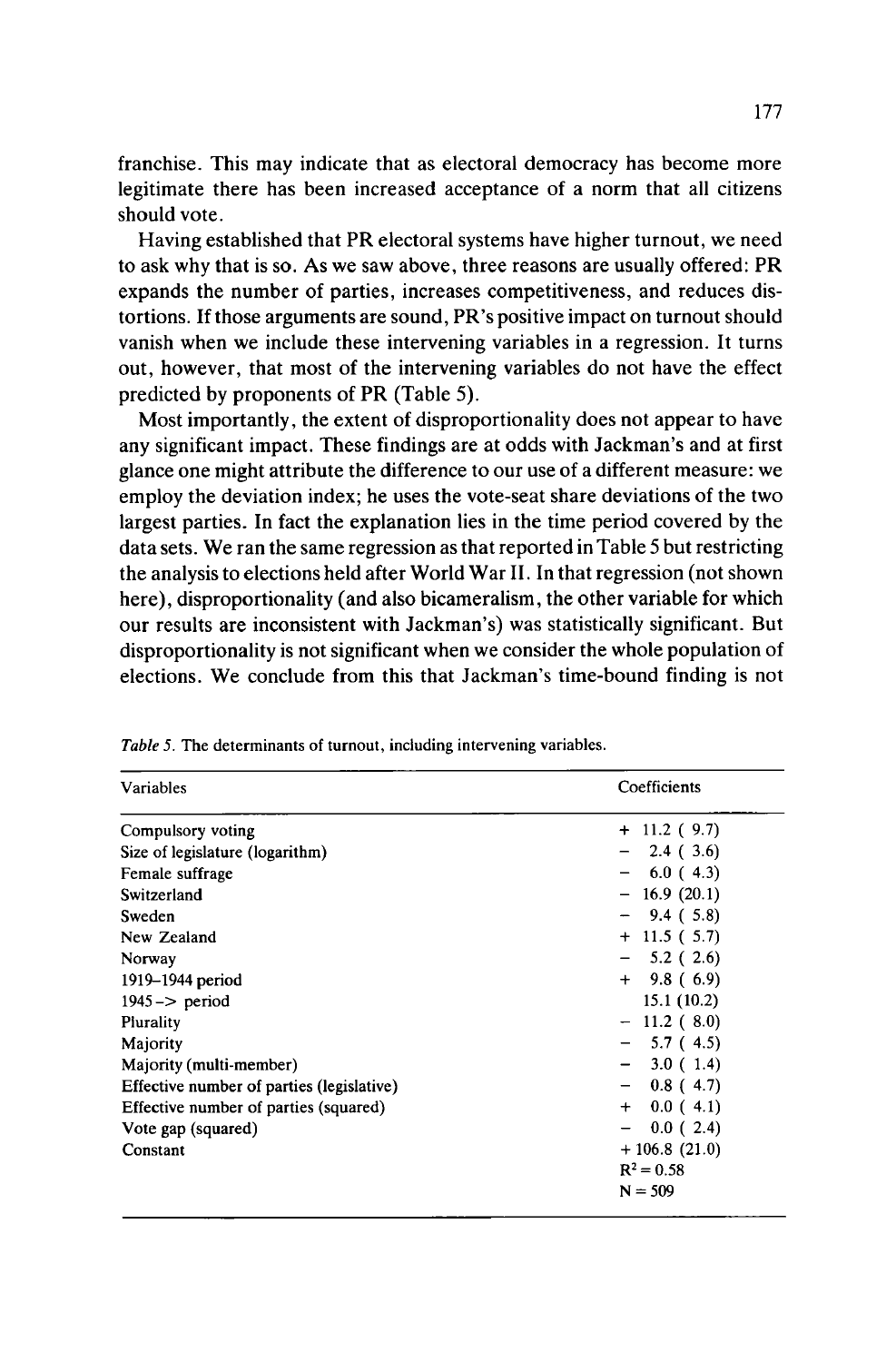robust and that there is no compelling evidence that electoral disproportionality depresses turnout.

Our results coincide with those of Jackman with respect to the impact of multipartyism: the greater the number of parties, the lower the turnout. But note that the effect is opposite that assumed by the argument in favour of PR (which is that by increasing the number of parties PR fosters participation). The regression indicates that the relationship is curvilinear though the nonlinear effect is quite small. Jackman hypothesized that multipartyism depressed turnout by leading to less decisive elections and if that is so we would expect turnout to be higher in elections that produce one-party government. This prediction is not borne out by our data. It may be that it is too difficult for voters to know whether a specific election is likely to produce a majority government. That being so, Jackman's argument that the number of parties is an appropriate proxy for decisiveness would hold.

Finally, we did find some evidence that competitiveness promotes participation: the greater the vote gap between the two leading parties, the lower the turnout level. But the impact is very weak and non-linear, which may be why Powell (1982) did not find any in his study. The vote gap measure of competitiveness is not, however, correlated with the electoral formulae.

We examined for potential interaction effects among the variables but did not discover any. There is, for instance, no evidence that the independent, control **or** intervening variables have a greater impact in elections where voting is not compulsory as compared to those in which it is. Neither is there any evidence that their effects are felt only in plurality, majority or PR elections.

## **Conclusion**

Jackman (1987) made a strong case that institutional factors have a strong impact on electoral turnout in contemporary western democracies. In our study we have been able to overcome some of the shortcomings of his analysis by defining precisely electoral system variables and by expanding the data set to cover the universe of western electoral history.

Our evidence supports Jackman's argument that turnout is influenced by institutions though not quite in the way he thought. Unicameralism and electoral disproportionality have not been important over the whole range of electoral experience, while system size and female suffrage apparently have made a difference. Beyond some country specific forces there is also evidence of powerful time period effects. The latter raise interesting questions that need to be explored by students of electoral history and they also suggest that future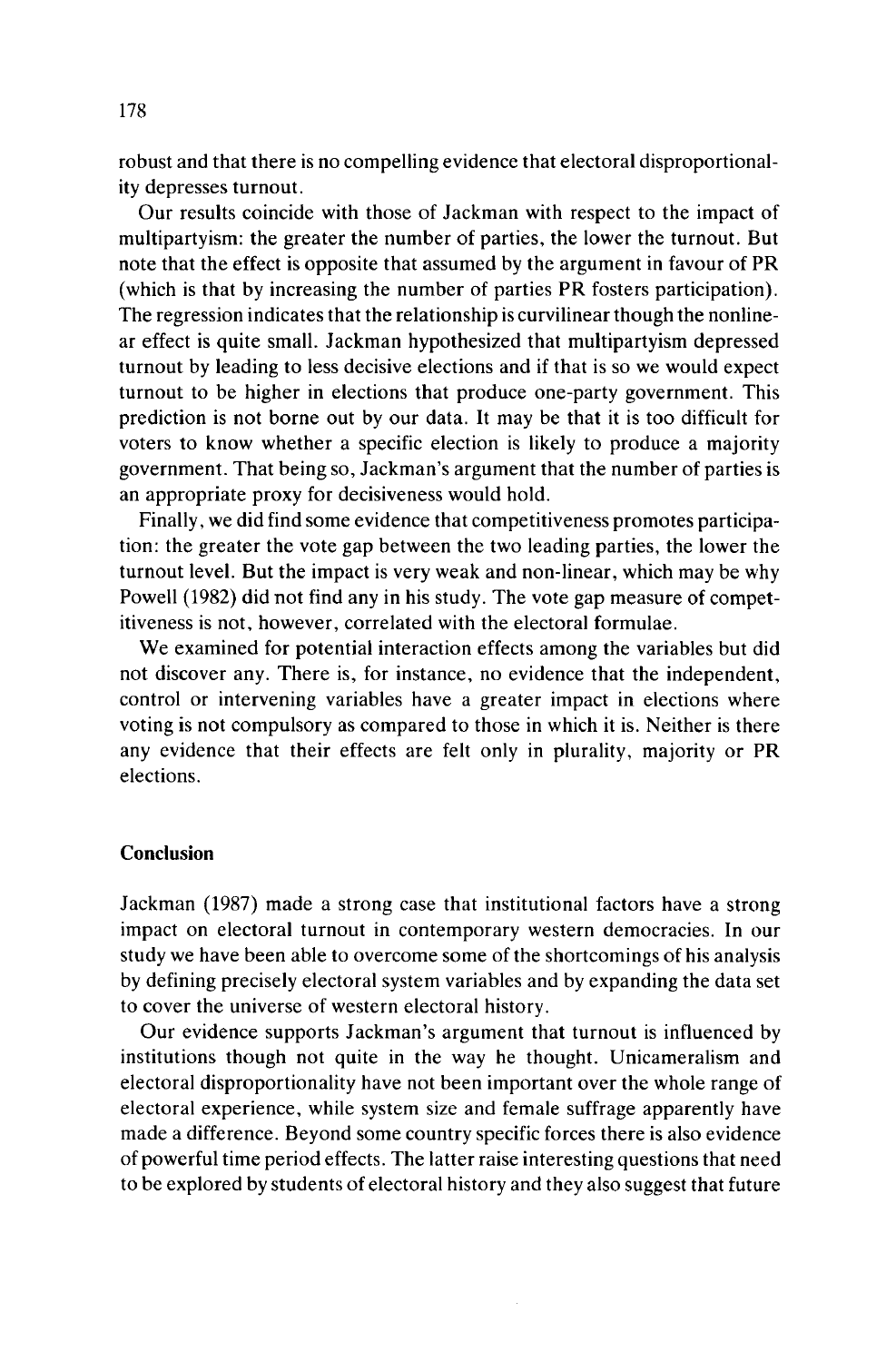studies of electoral systems must be sensitive to the long run. We must be cautious of studies whose data base covers only relatively short periods.

Our principal concern has been to estimate, as precisely as possible, the impact of electoral formulae. Our evidence indicates that, everything else being equal, turnout is seven percentage points lower in a plurality system, and five percentage points lower in a majority system as compared with PR. This is a substantial impact: in relative terms turnout is over eight percent higher in a PR election than in a plurality one. And we have discovered that this higher turnout is not explained away by factors such as competitiveness or disproportionality induced by PR. Indeed the turnout gap between the two systems is somewhat greater when we incorporate the intervening variables.

The findings are both comforting and puzzling. It is comforting that we have been able to establish the validity of arguments in the literature that electoral systems make a difference, and more particularly that PR increases participation. The puzzle is that the factors usually adduced as reponsible for this greater participation under PR do not seem to operate as expected.

This leads us to argue that electoral systems have a direct, proximate impact on turnout rather than simply an indirect effect. It may be that what encourages electoral participation is not the degree of disproportionality but the mere fact that voters have an electoral procedure that assures some proportionality between votes and seats. Such an interpretation is supported by the fact that in all the equations we ran the plurality and majority rule variables had the appropriate (negative) statistically significant signs, and that within PR systems disproportionality did not seem to matter. This suggests that it is the 'symbolic effects' of electoral systems rather than either their consequences for seat-vote relationships or the number of parties, that matter to potential voters. PR does foster higher turnout.

#### **Notes**

- **1.** Note that Jackman **(1987)** excludes the USA because its turnout rates stand distinctly apart because of 'other institutional patterns.' We include his other exceptional case, Switzerland, but note its significant country effect in our anaylysis.
- 2. There are twenty cases in the full data set that we have excluded for this reason. The largest number are from Iceland between **1916** and **1959.**
- *3.* Powell's **(1989)** comparative analysis includes automatic registration but as the critical distinction is between the voluntary registration (essentially used only in America) and state managed systems, and as we do not include American electoral experience, we have no use for this variable. Rosenstone and Wolfinger **(1978)** have clearly demonstrated how important it is in the American case. The basic source for our institutional variables is Mackie and Rose **(1982).**
- **4.** Jackman used the same formula but considered only the legislative parties in his single indicator of this variable.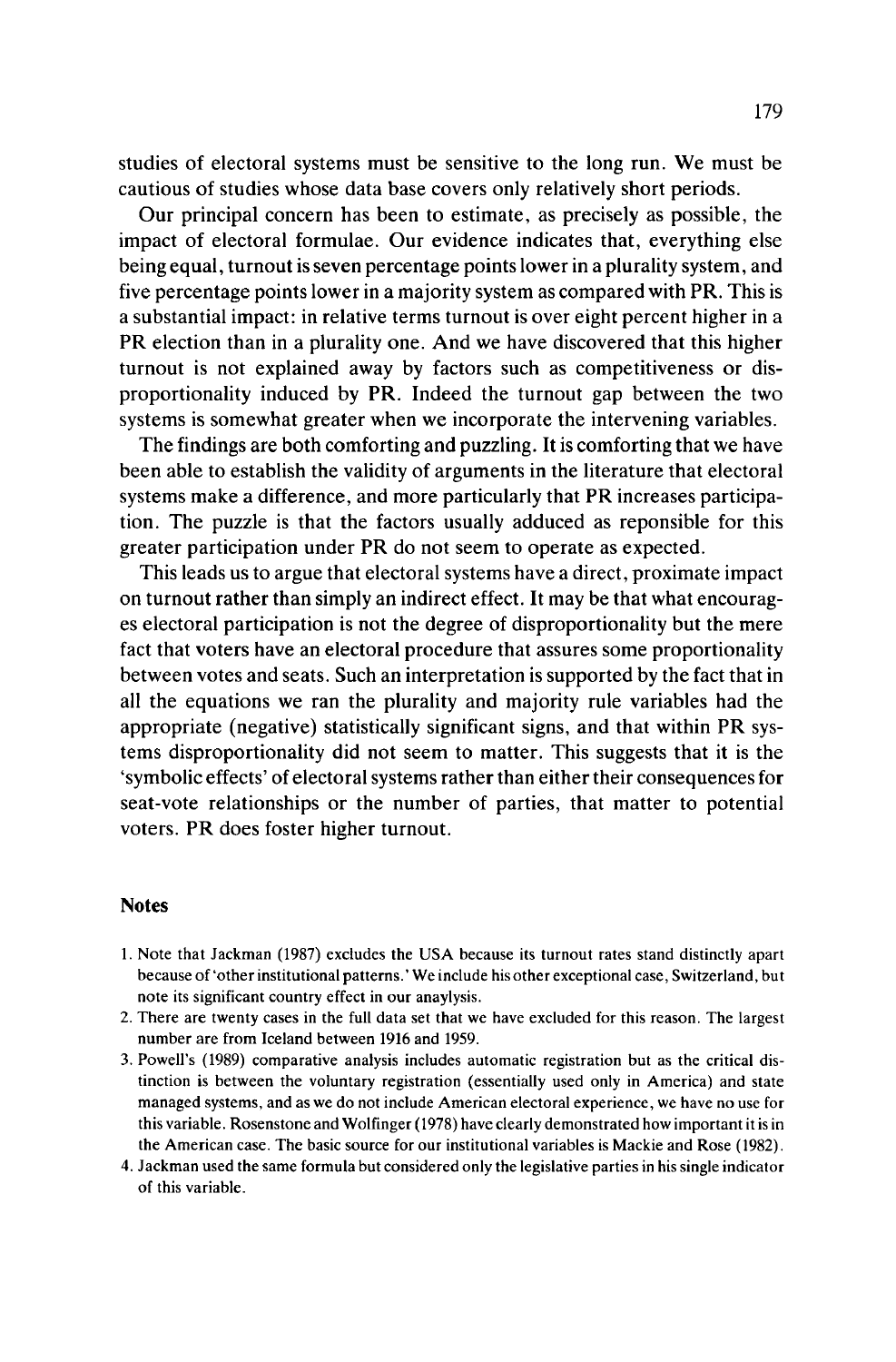- 5. Jackman **(1987)** found Swiss politics to be so idiosyncratic that he excluded the case from his substantive regression analysis.
- **6.** Given the very crude indicator one might want to be cautious about interpreting this finding. It does suggest, however, that more work needs to be done by political scientists with size variables, especially where institutions are concerned.
- **7.** Of the three measures we employed for this variable the simple dummy variable proved to be the most significant.

#### **References**

- Black, J.H. and McGleb, N.E. **(1979).** 'Male-female political involvement differentials in Canada, **1965-1974.'** *Canadian Journal of Political Science* **12: 471497.**
- Blais, A. **(1988).** 'The classification of electoral systems.' *European Journal* of *Political Research*  16: 99-110.
- Blais, A. and Carty, R.K. **(1987).** 'The impact **of** electoral formulae on the creation of majority governments.' *Electoral Studies* 6: 209-218.
- Crewe, I. **(1981).** 'Electoral participation' in D. Butler et al. eds., *Democracy at the Polls: A Comparative Study* of *Competitive National Elections* Washington: American Enterprise Institute.
- Dahl, R.E. and Tufte, E. **(1973).** *Size and Democracy.* Stanford: Stanford University Press.
- Downs, **A. (1957).** *An Economic Theory* of *Democracy.* New York: Harper.
- Jackman, R.W. **(1987).** 'Political institutions and voter turnout in the industrial democracies.' *American Political Science Review* **81: 405-423.**
- Kay, B.J., Lambert, R.D., Brown, S.D. and Curtis, J.E. **(1987).** 'Gender and political activity in Canada.' *Canadian Journal* of *Political Science* **20: 851-863.**
- Laasko, M. and Taagepera, R. **(1979).** 'Effective number of parties: a measure with application to West Europe.' *Cornparafive Political Studies* **12: 3-27.**
- Lakeman, E. **(1974).** *How Democracies Vote: A Study* of *Electoral Systems.* London: Faber.
- Lijphart, A. **(1984).** *Democracies: Patterns of Majoritarian and Consensus Government in Twenty-One Countries.* New Haven: Yale University Press.
- Lipset, S.M. **(1983).** *Political Man: The Social Bases* of *Politics.* London: Heinemann.
- Loosemore, **J.** and Hanby, V.J. **(1971).** 'The theoretical limits of maximum distortion.' *British Journal of Political Science* 1: 467–477.
- Mackie, T.T. and Rose, R. **(1982).** *International Almanac* of *Electoral History.* London: Macmillan.
- Matias, **J.** and Grange, **J. (1987).** *Les Secondes Chambres du Parlement en Europe Occidenfale.*  Paris: Economica.
- Mueller, D.C. and Murrell, P. **(1986).** 'Interest groups and the size of government.' *Public Choice*  **48: 125-145.**
- Powell, G.B. **(1980).** 'Voting turnout in thirty democracies: partisan, legal and socio-economic influences' in R. Rose ed., *Electoral Participation: A Comparative Analysis.* Beverly Hills: Sage.
- Powell, G.B. **(1982).** *Contemporary Democracies: Participation, Stability and Violence.* Cambridge: Harvard University Press.
- Powell, G.B. **(1986).** 'American voter turnout in comparative perspective.' *American Political Science Review 80:* **17-43.**
- Przeworski, **A. (1975).** 'Institutionalization of voting patterns: Is mobilization a source of decay.' *American Political Science Review* **69: 49-67.**